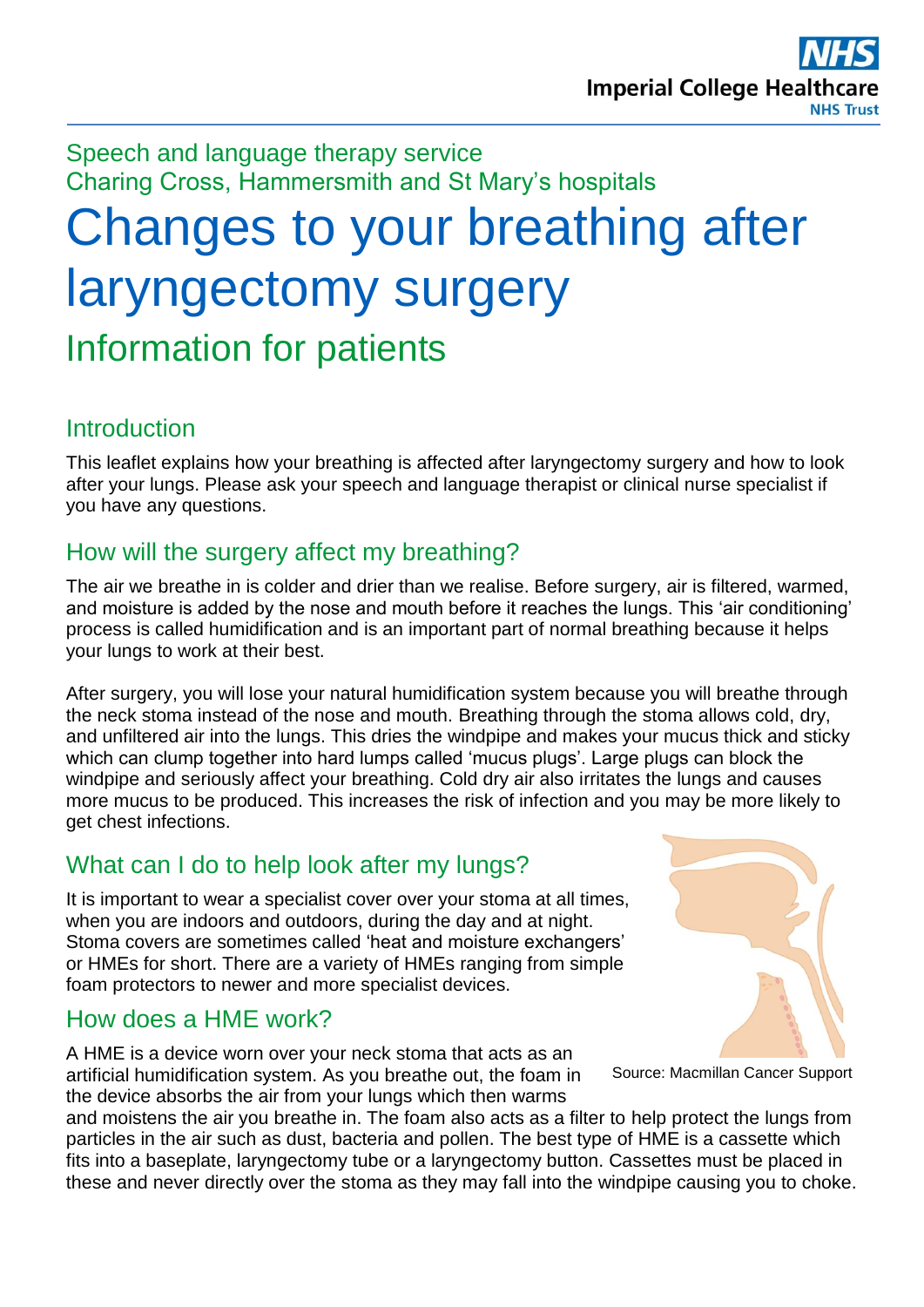## What are the benefits of wearing a HME cassette?

HME cassettes are clinically proven to be the most efficient humidification devices after laryngectomy. To get the best results, you should wear a HME cassette 24 hours a day or for as long as you can. Some of the short- and long-term benefits of using a HME cassette are:

- reduced amount of thick or dried 'crusty' mucous collecting inside the stoma
- less frequent need to cough out mucous and clean the stoma
- more hygienic when touching the stoma to speak
- reduced risk of chest infection
- improved sleep and quality of life
- increased energy levels and reduced fatigue due to better lung function

## What are the disadvantages of wearing a HME?

There are no disadvantages to using a HME cassette. Some people find inserting and removing the cassette difficult at first, but this becomes easier with practice. The inside of the cassette can sometimes get covered with mucous when you cough which may affect your breathing. Try to remove the cassette before coughing and wipe away any mucous left around the stoma before putting the cassette back in.

A small number of people find that using a cassette can interfere with their speaking. This can often be improved with technique or changing the cassette for a different type. In the long-term, most people find using a HME cassette helps with speaking and that the benefits outweigh the disadvantages.

## How often should I change the cassette?

The foam in the cassette has been specially treated and cannot be washed. They should be replaced every 24 hours or sooner if they are visibly dirty. There are a variety of cassettes available including some that are better for people who have specific breathing problems and others that are designed for use during certain activities such as sleeping or exercising. You may need more than one type of cassette depending on your needs. Your speech and language therapist will help you choose the right ones for you.

#### What if I find it more difficult to breathe with the cassette?

It is normal to feel a little extra effort to breathe in when you first start using a HME cassette. This is called 'breathing resistance' and is a natural part of maintaining lung strength and keeping the lungs open. Although it may feel different at first, it is usually no different to the amount of effort you used before surgery to breathe through the nose and mouth. Most people adapt to the breathing resistance over time.

If you are finding it too difficult to breathe with the HME cassette, speak to your speech and language therapist. You may benefit from a different type of cassette that is easier to breathe through, or a more gradual approach to build up the amount of time you can wear it. If you are very physically active or would like to return to exercise after surgery, you may benefit from using a cassette with a lower resistance to help you breathe more easily during these times. We will work with you to find the best solution for your needs.